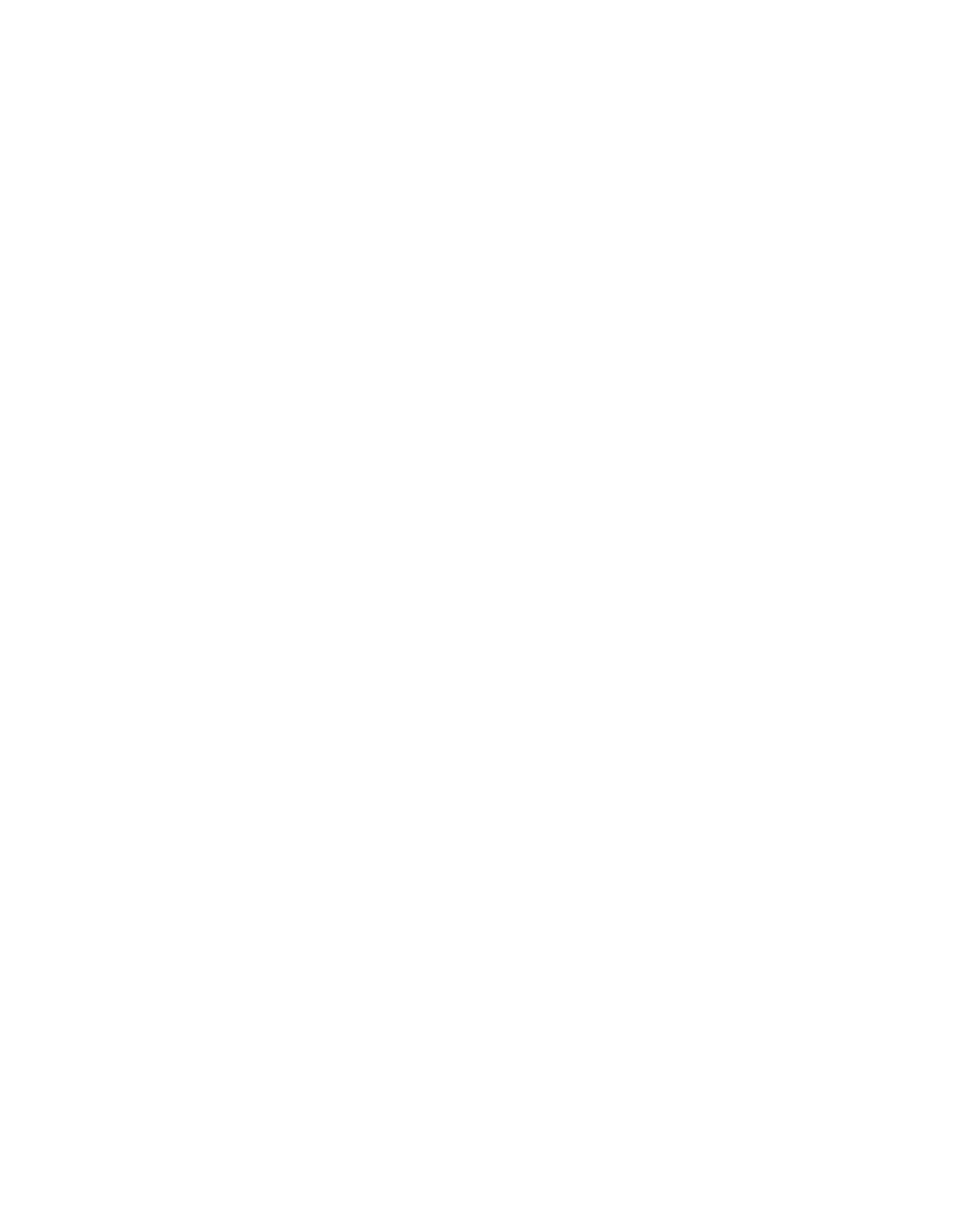AN ACT to amend and reenact §5A-12-5, §5A-12-6, §5A-12-7, and §5A-12-10 of the Code of West Virginia, 1931, as amended, as contained in Chapter 106, Acts of the Legislature, Regular Session, 2018; and to amend and reenact §17A-3-23, §17A-3-25, and §17A-3- 26 of said code, as contained in Chapter 106, Acts of the Legislature, Regular Session, 2018, all relating to the management and inventory of state vehicles; requiring spending units to prepare and maintain a list of all employees provided a state vehicle that sets forth the specific bona fide noncompensatory business reasons for which the state vehicle is being provided to each employee and submit such list to the fleet management division; modifying vehicle log requirements; modifying reporting requirements; eliminating language related to perjury penalties; and eliminating provisions related to traffic citations. *Be it enacted by the Legislature of West Virginia:*

### **CHAPTER 5A. DEPARTMENT OF ADMINISTRATION.**

#### **ARTICLE 12. FLEET MANAGEMENT DIVISION.**

#### **§5A-12-5. Rule-making authority; emergency rules.**

 (a) The director shall propose legislative rules as may be necessary to implement this article, in accordance with §29A-3-1 *et seq.* of this code. Those rules shall include, but not be limited to:

(1) Requirements governing the use of state vehicles;

(2) Reporting requirements and responsibilities for fleet coordinators;

(3) Requirements and responsibilities for each driver or operator of a state vehicle;

 (4) Information to be collected and maintained on state vehicle log sheets, including information related to mileage, destinations, and purpose of use;

- (5) The form and manner for each spending unit fleet coordinator to report to the division,
- including any electronic format as deemed necessary by the director;

 (6) The information that each spending unit fleet coordinator shall collect and maintain regarding state vehicle use by the spending unit;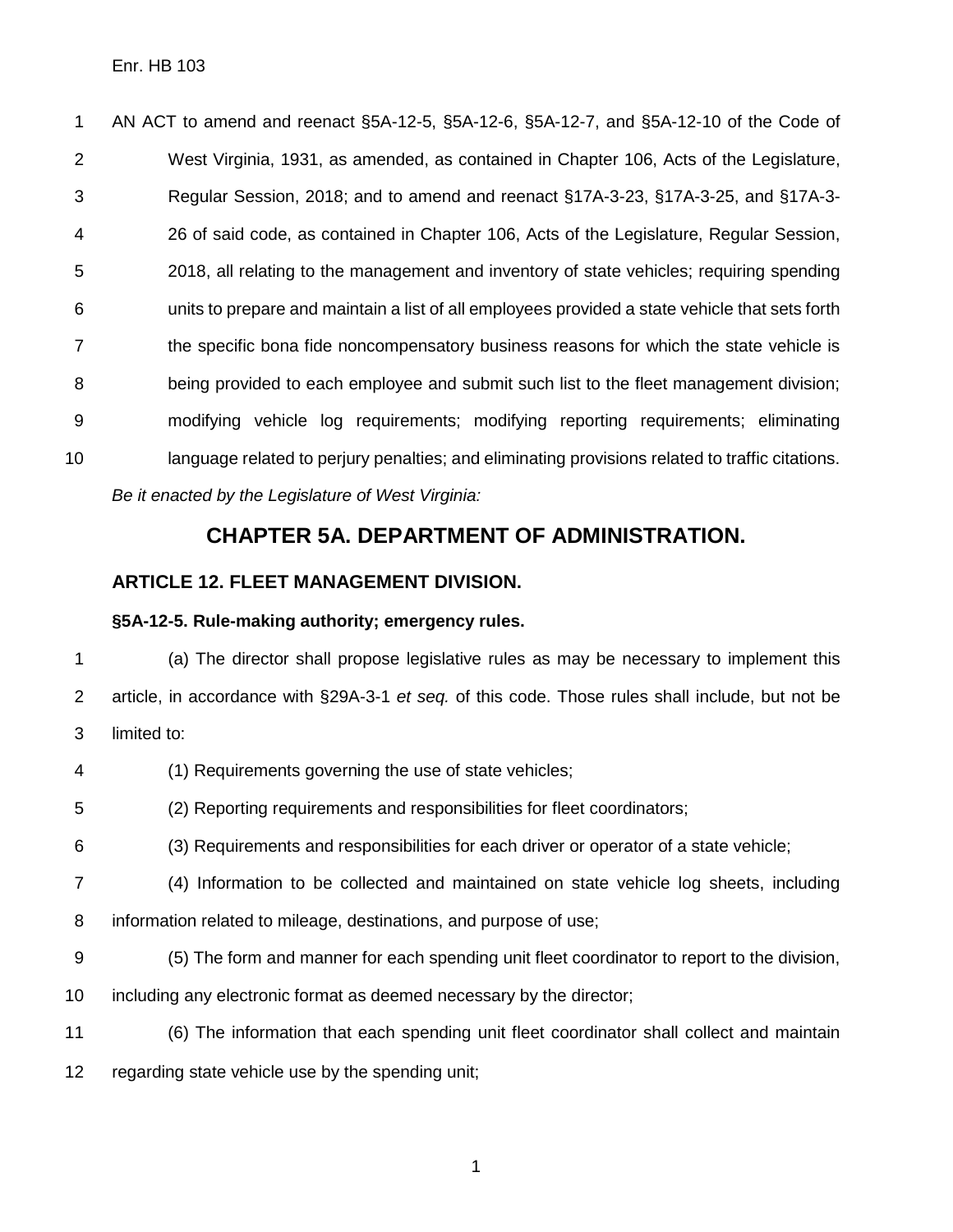(7) The information for spending unit fleet coordinators to annually report to the division regarding state vehicle use;

 (8) Requirements and policies governing commuting in and taking home state vehicles; and

(9) Requirements and policies governing volunteer and non-public employee drivers.

 (b) All rules of the Fleet Management Office in effect on the effective date of this article shall remain in effect until they are amended, replaced, or repealed: *Provided*, That these rules shall expire on July 1, 2021, if not sooner superseded.

 (c) On or before June 15, 2018, the director shall propose emergency legislative rules which may amend or modify existing legislative rules governing the use of state vehicles pursuant to §5A-12-1 *et seq.* of this code to implement the provisions of this article.

#### **§5A-12-6. Vehicle operator regulations; training.**

 (a) Each operator of a state vehicle, shall maintain the vehicle logs to the level of detail required by the division through legislative rules, and as may be required by the spending unit.

 (b) Each operator of a state vehicle shall comply with the laws, rules, and policies governing state vehicle use, including spending unit rules and policies.

 (c) Prior to operating a state vehicle, each operator shall be required to take such training courses as may be required by the Board of Risk and Insurance Management, the Travel Management Office, the Fleet Management Division, and the spending unit.

 (d) If any public employee or public official fails to comply with any rule or regulation for state vehicle use, the spending unit may require that the individual attend training, be restricted from using state vehicles, or be prohibited from using state vehicles: *Provided*, That nothing in this section authorizes the division to restrict the use of state vehicles except for those employees under its control.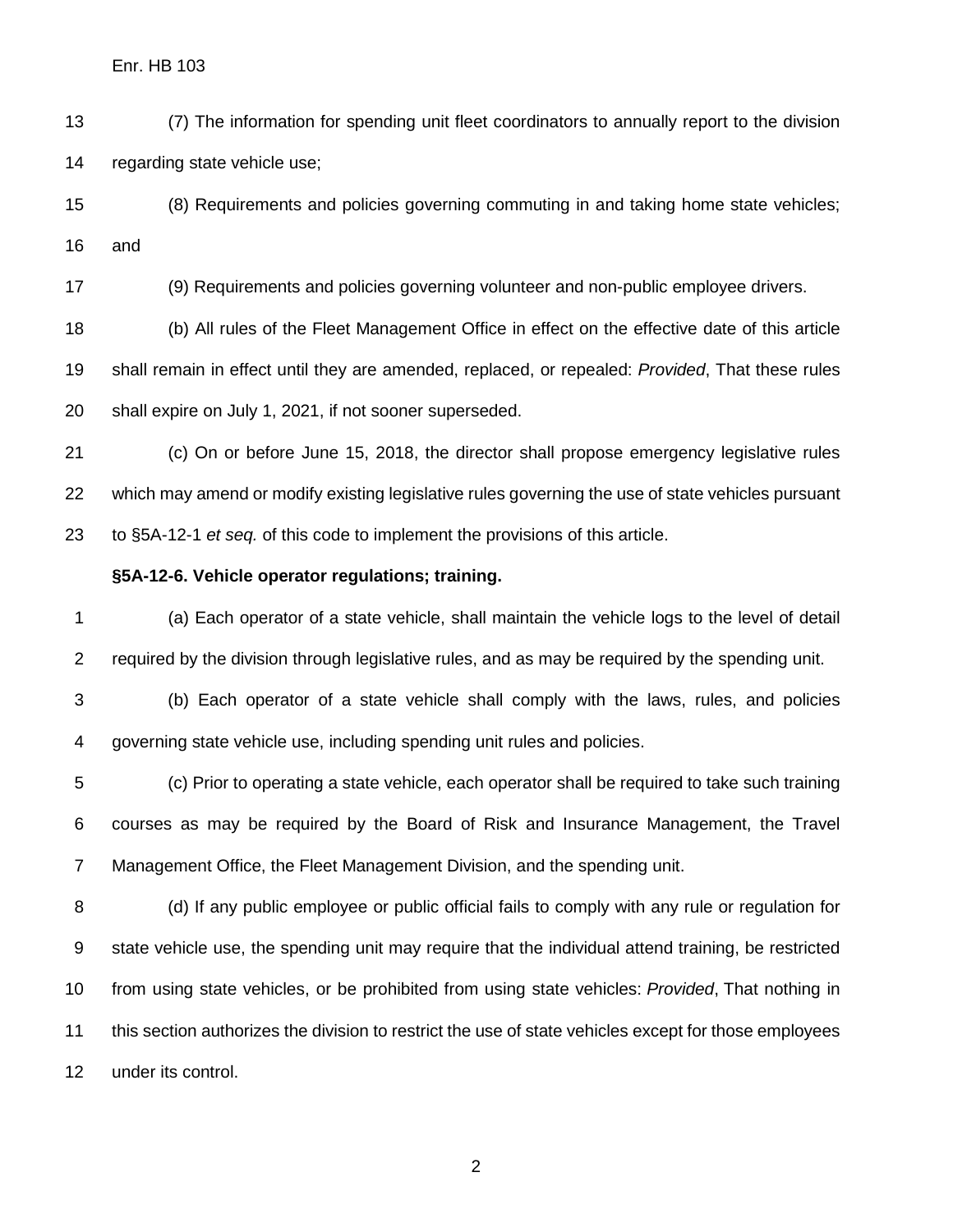Enr. HB 103

#### **§5A-12-7. Spending unit duties and responsibilities.**

 (a) Every spending unit shall report all vehicles and equipment requiring a state license plate, including those vehicles with a rating of more than one ton, those requiring a commercial driver's license to operate, and all-terrain vehicles, as fixed assets in the centralized accounting system maintained by the Enterprise Resource Planning Board.

 (b) Every spending unit that owns state vehicles shall annually affirm to the State Agency for Surplus Property on or before July 15 of each year, that the vehicles and assets reported to the centralized accounting system as required by §5A-12-7(a) of this code are accurate and current.

 (c) Every spending unit shall prepare and maintain a list of all employees who are provided a state vehicle. The list shall set forth the specific bona fide noncompensatory business reasons for which the state vehicle is being provided to each employee. Spending units shall submit the list required by this section to the division, which shall act solely as a repository for the information, on or before July 1, 2018, and shall update the list on or before July 1 of each year thereafter.

#### **§5A-12-10. Annual reports by spending units.**

 (a) Each spending unit that owns or operates a state vehicle, rents vehicles for a state purpose, or reimburses an employee for personal vehicle use, shall annually report the Fleet Management Division, beginning on or before October 31, 2018, and on or before October 31 each year thereafter, in the manner required by this article and by legislative rule.

 (b) Each spending unit that owns or leases a state vehicle or rents or reimburses an employee for personal vehicle use, shall periodically compile and maintain the individual specific vehicle records of each state vehicle, and all records of vehicle rental and private vehicle use expenditures, for not less than three years, or as may be required by the division or the State Auditor pursuant to §5A-12-13 of this code.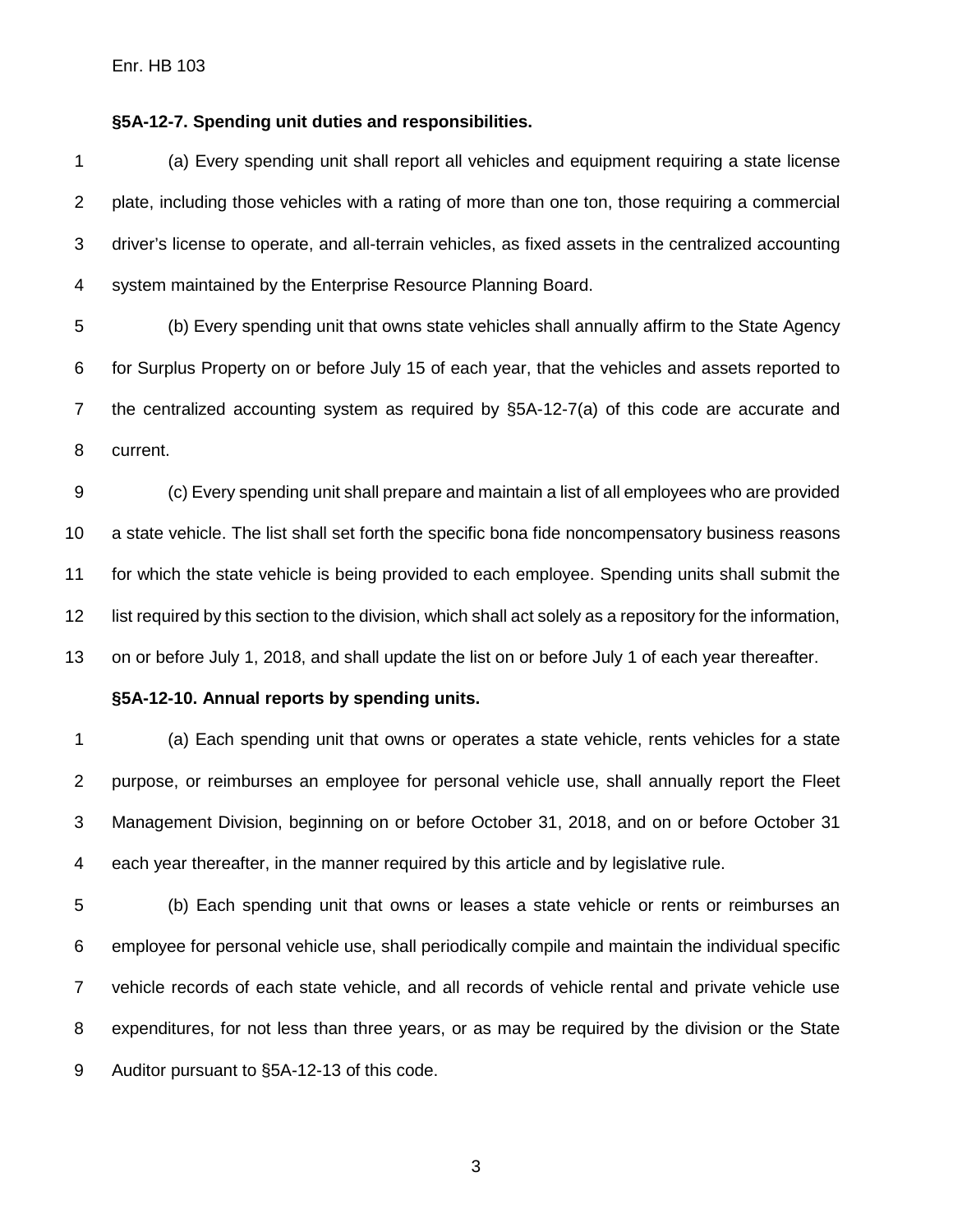# **CHAPTER 17A. MOTOR VEHICLE ADMINISTRATION, REGISTRATION, CERTIFICATE OF TITLE, AND ANTITHEFT PROVISIONS.**

## **ARTICLE 3. ORIGINAL AND RENEWAL OF REGISTRATION; ISSUANCE OF CERTIFICATES OF TITLE.**

## **§17A-3-23. Registration plates to state, county, municipal and other governmental vehicles; use for undercover activities.**

 (a) Any motor vehicle designed to carry passengers, owned or leased by the State of West Virginia, or any of its departments, bureaus, commissions, or institutions, except vehicles used by the Governor, Treasurer, not to exceed eight vehicles operated by investigators of the Office of the Attorney General, three vehicles per elected office of the Board of Public Works not otherwise specified, vehicles operated by the State Police, not to exceed five vehicles operated by the office of the Secretary of Military Affairs and Public Safety, not to exceed five vehicles operated by the Division of Homeland Security and Emergency Management, vehicles operated by natural resources police officers of the Division of Natural Resources, not to exceed 10 vehicles operated by the arson investigators of the Office of State Fire Marshal, not to exceed two vehicles operated by the Division of Protective Services, not to exceed 16 vehicles operated by inspectors of the Office of the Alcohol Beverage Control Commissioner, vehicles operated by the West Virginia Wing of the Civil Air Patrol, and vehicles operated by probation officers employed under the Supreme Court of Appeals may not be operated or driven by any person unless it has displayed and attached to the front thereof, in the same manner as regular motor vehicle registration plates are attached, a plate of the same size as the regular registration plate, with white lettering on a green background bearing the words "West Virginia" in one line and the words "State Car" in another line, and the lettering for the words "State Car" shall be of sufficient size to be plainly readable from a distance of 100 feet during daylight: *Provided*, That beginning January 19 1, 2019, state vehicle license plates shall be gold with blue lettering.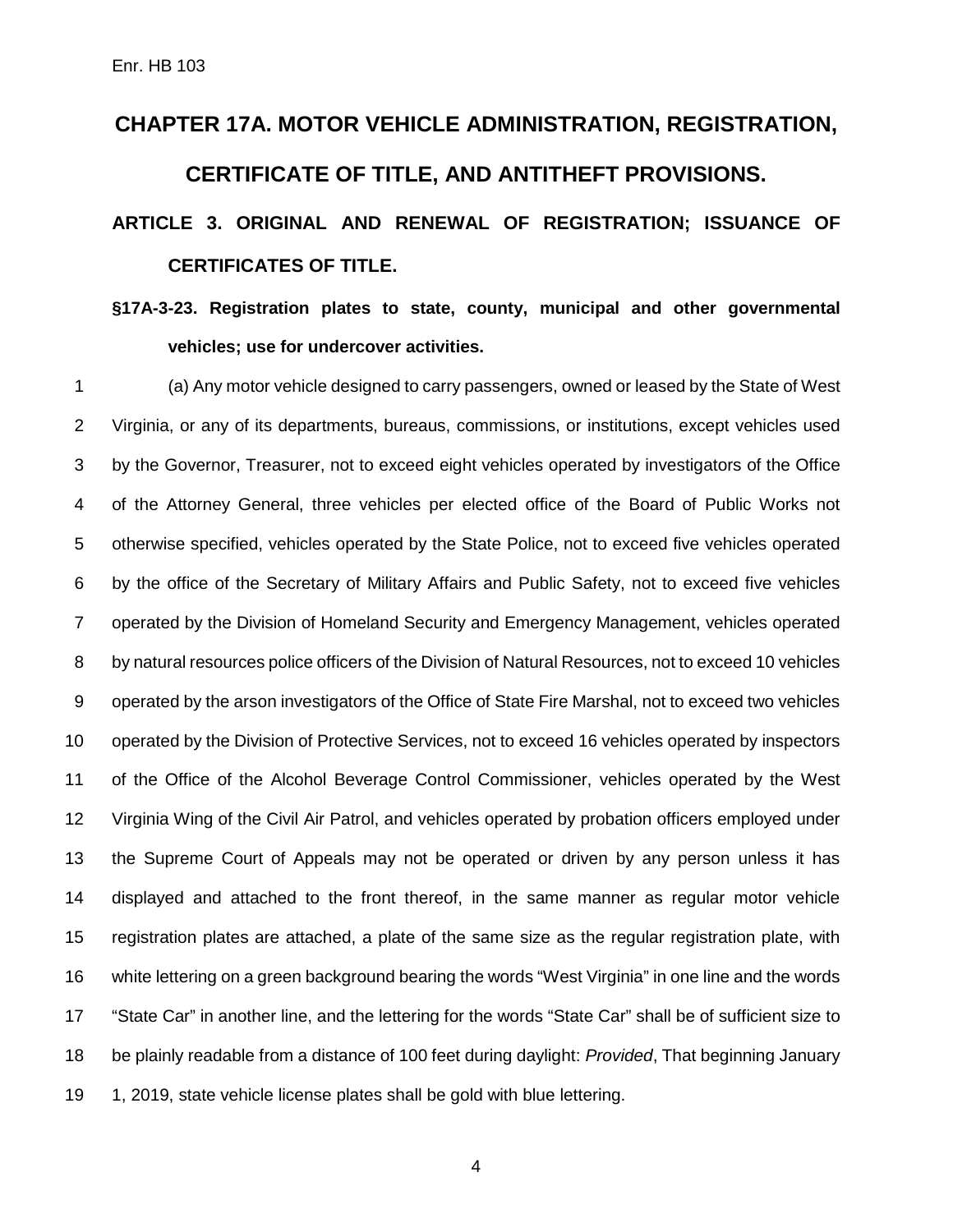The vehicle shall also have attached to the rear a plate bearing a number and any other words and figures as the Commissioner of Motor Vehicles shall prescribe. The rear plate shall also be green with the number in white: *Provided*, That beginning January 1, 2019, state vehicle license plates shall be gold with blue lettering.

 (b) Registration plates issued to vehicles owned by counties shall be white on red with the word "County" on top of the plate and the words "West Virginia" on the bottom.

 (c) Registration plates issued to a city or municipality shall be white on blue with the word "City" on top and the words "West Virginia" on the bottom.

 (d) Registration plates issued to a city or municipality law-enforcement department shall include blue lettering on a white background with the words "West Virginia" on top of the plate and shall be further designed by the commissioner to include a law-enforcement shield together with other insignia or lettering sufficient to identify the motor vehicle as a municipal law- enforcement department motor vehicle. The colors may not be reversed and shall be of reflectorized material. The registration plates issued to counties, municipalities, and other governmental agencies authorized to receive colored plates hereunder shall be affixed to both the front and rear of the vehicles.

 (e) (1) Registration plates issued to vehicles operated by county sheriffs shall be designed by the commissioner in cooperation with the sheriffs' association with the word "Sheriff" on top of the plate and the words "West Virginia" on the bottom. The plate shall contain a gold shield representing the sheriff's star and a number assigned to that plate by the commissioner. Every county sheriff shall provide the commissioner with a list of vehicles operated by the sheriff, unless otherwise provided in this section, and a fee of \$10 for each vehicle submitted by July 1, 2002.

 (2) Registration plates issued to vehicles operated by the West Virginia Wing of the Civil Air Patrol shall be designed by the commissioner in cooperation with the Civil Air Patrol and include the words "Civil Air Patrol" on the plate. The Civil Air Patrol shall provide the commissioner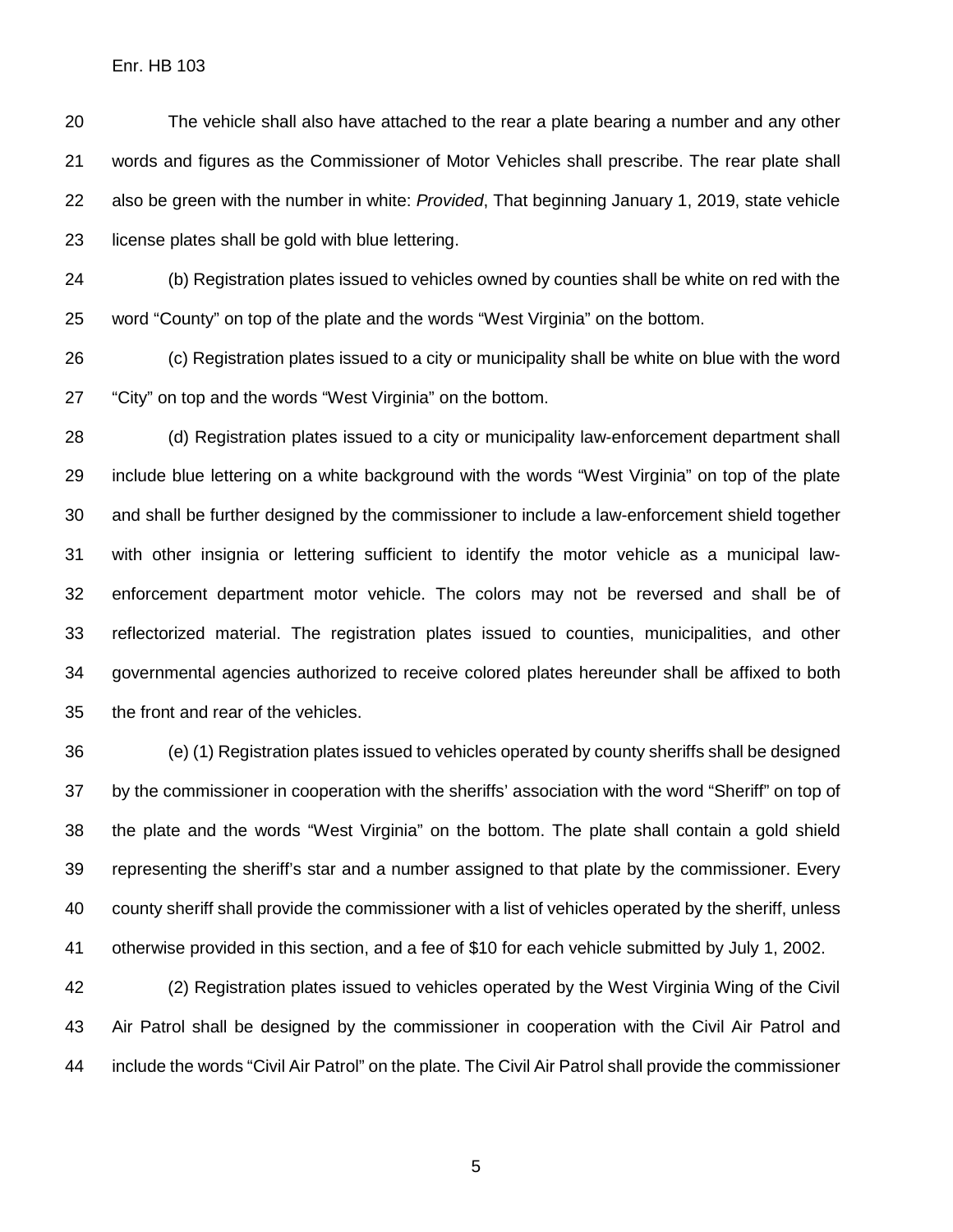with a list of vehicles operated by the Civil Air Patrol, unless otherwise provided in this section, and a fee of \$10 for each new vehicle for which a Civil Air Patrol license plate is requested.

 (f) The commissioner is authorized to designate the colors and design of any other registration plates that are issued without charge to any other agency or nonstate government entity entitled to registration plates at no charge in accordance with the motor vehicle laws: *Provided*, That where the institutions of higher education opt to have their logo displayed on the state license plate, such institution shall bear any additional costs of those added features: *Provided, however,* That no public service districts or designated nongovernmental organizations shall be issued a license plate designated for vehicles owned or leased by the State of West Virginia, or any of its departments, bureaus, commissions, or institutions.

 (g) Upon application, the commissioner is authorized to issue a maximum of five Class A license plates per applicant to be used by county sheriffs and municipalities on law-enforcement vehicles while engaged in undercover investigations.

 (h) The commissioner is authorized to issue a maximum of five Class A license plates to be used on vehicles assigned to the Division of Motor Vehicles investigators for commercial driver examination fraud investigation and driver's license issuance fraud detection and fraud prevention.

 (i) The commissioner is authorized to issue an unlimited number of license plates per applicant to authorized drug and violent crime task forces in the State of West Virginia when the chairperson of the control group of a drug and violent crime task force signs a written affidavit stating that the vehicle or vehicles for which the plates are being requested will be used only for official undercover work conducted by a drug and violent crime task force.

 (j) The commissioner is authorized to issue 20 Class A license plates to the Criminal Investigation Division of the Department of Revenue for use by its investigators.

 (k) The commissioner may issue a maximum of 10 Class A license plates to the Division of Natural Resources for use by natural resources police officers. The commissioner shall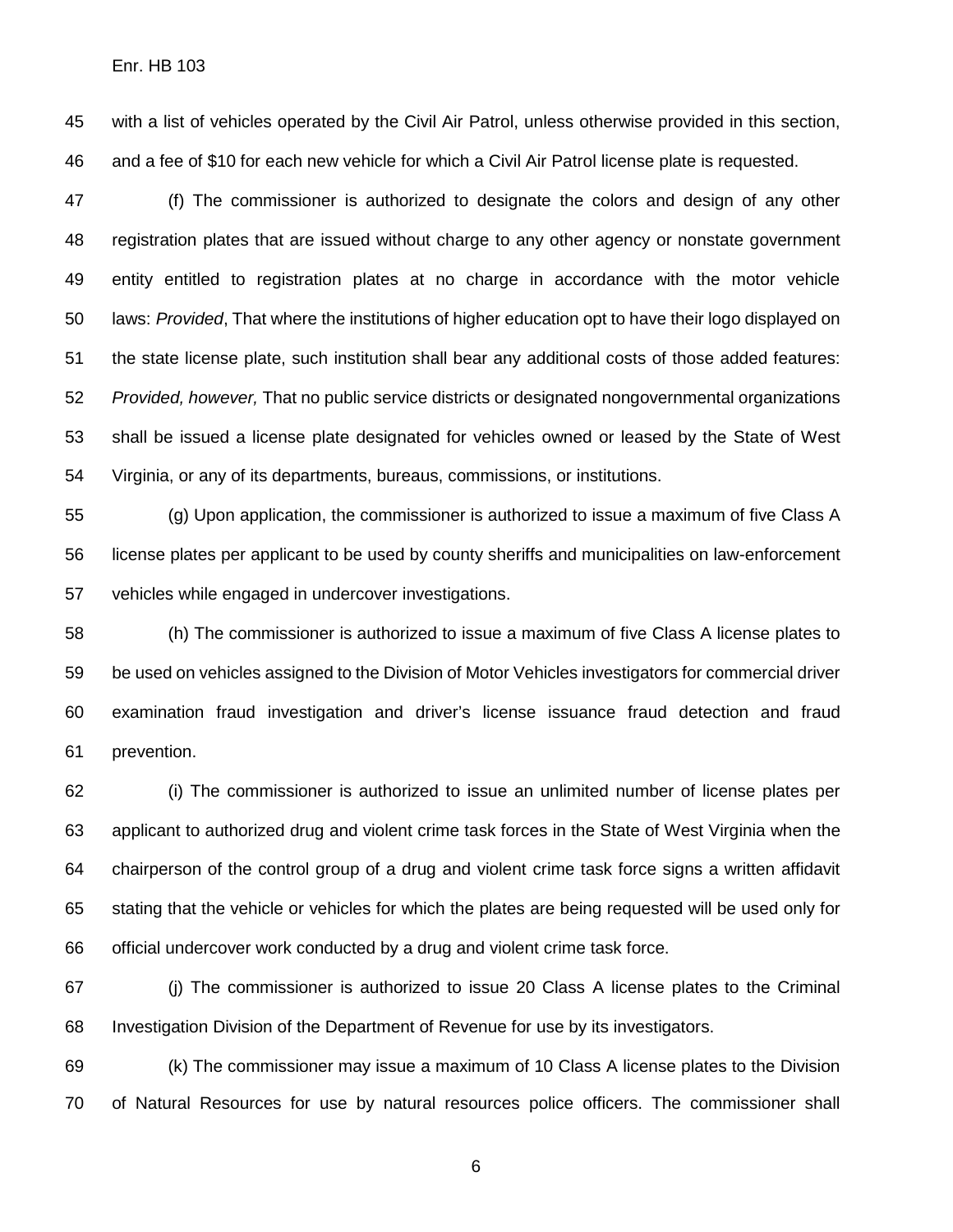designate the color and design of the registration plates to be displayed on the front and the rear of all other state-owned vehicles owned by the Division of Natural Resources and operated by natural resources police officers.

 (l) The commissioner is authorized to issue an unlimited number of Class A license plates to the Commission on Special Investigations for state-owned vehicles used for official undercover work conducted by the Commission on Special Investigations.

 (m) The commissioner is authorized to issue a maximum of two Class A plates to the Division of Protective Services for state-owned vehicles used by the Division of Protective Services in fulfilling its mission.

 (n) The commissioner is authorized to issue Class A registration plates for vehicles used 81 by the Medicaid Fraud Control Unit created by §9-7-7 of this code.

 (o) The commissioner is authorized to issue Class A registration plates for vehicles used by the West Virginia Insurance Fraud Unit created by §33-41-8 of this code.

 (p) No other registration plate may be issued for, or attached to, any state-owned vehicle. (q) The Commissioner of Motor Vehicles shall have a sufficient number of both front and rear plates produced to attach to all state-owned or leased vehicles.

 (r) The commissioner shall, after consultation with the Fleet Management Division established pursuant to §5A-12-1 *et seq.* of this code and the Enterprise Resource Planning Board established pursuant to §12-6D-1 *et seq.* of this code, develop and adopt a standardized naming convention for the title, registration, and licensing of state vehicles, pursuant to §17A-3- 25 of this code. The naming convention adopted shall be consistent with the naming convention adopted for the centralized accounting system as maintained by the Enterprise Resource Planning Board for the purpose of creating and maintaining an accurate and up to date inventory of the state vehicle fleet.

 (s) It is the duty of each office, department, bureau, commission, or institution furnished any vehicle to have plates as described herein affixed thereto prior to the operation of the vehicle by any official or employee.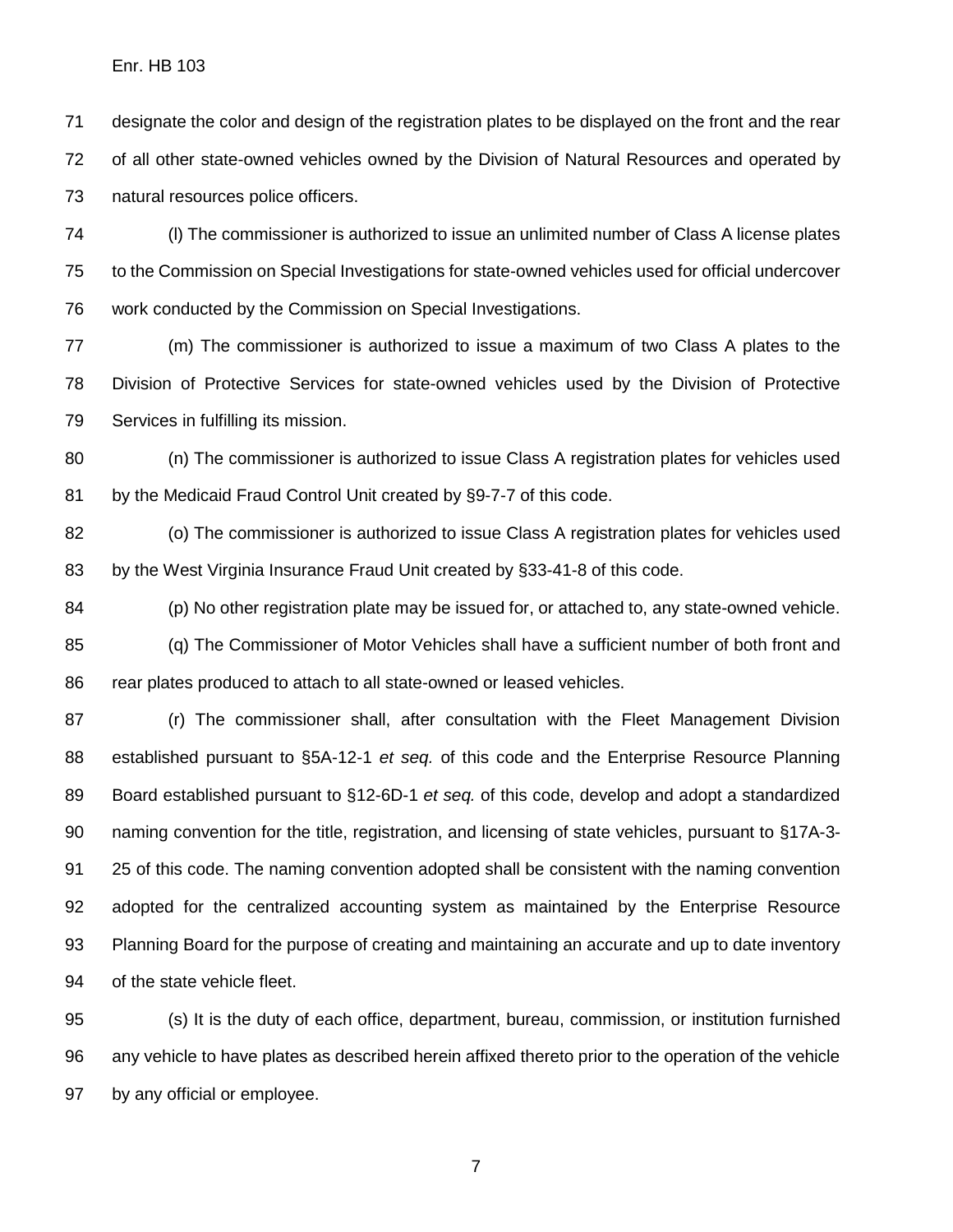(t) The commissioner may issue special registration plates for motor vehicles titled in the name of the Division of Public Transit or in the name of a public transit authority as defined in this subsection and operated by a public transit authority or a public transit provider to transport persons in the public interest. For purposes of this subsection, "public transit authority" means an urban mass transportation authority created pursuant to §8-27-1 *et seq.* of this code or a nonprofit entity exempt from federal and state income taxes under the Internal Revenue Code and whose purpose is to provide mass transportation to the public at large. The special registration plate shall be designed by the commissioner and shall display the words "public transit" or words or letters of similar effect to indicate the public purpose of the use of the vehicle. The special registration plate shall be issued without charge.

 (u) Each green registration plate with white letters affixed to a state vehicle, and each corresponding title and registration certificate for all state vehicles, other than those vehicles with Class A registration plates as provided in this section, terminates at midnight on December 31, 2018. Each spending unit assigned a state vehicle that is required to display a state vehicle license plate and registration shall obtain a new title, new registration card, and new state vehicle license plate prior to January 1, 2019: *Provided*, That no state vehicle license plate shall be issued unless the spending unit has provided an affirmative statement that the vehicle is a state asset recorded in the central accounting system as maintained by the Enterprise Resource Planning Board, and the same has been verified by the commissioner, as required by §17A-3-25 of this code. When new registrations are issued pursuant to this article and for subsequent, non-Class A registrations of state owned or leased vehicles, the state vehicle registration plate and certificate shall be valid for a period of not more than 24 months and shall be required to be renewed every two years.

 (v) The commissioner is authorized to prepare and promulgate emergency rules, pursuant to §29A-3-1 *et seq.* of this code in order to implement amendments to this section.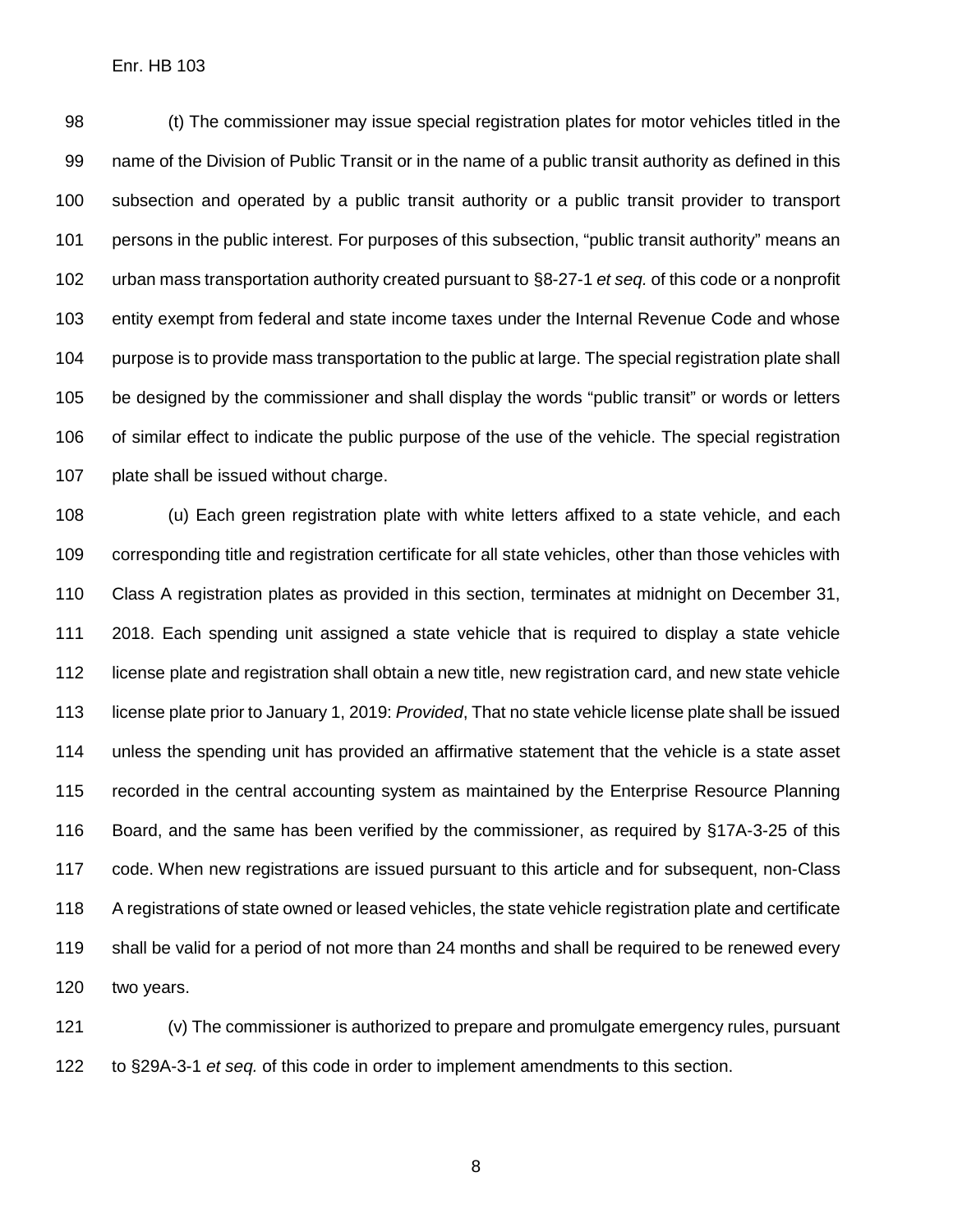#### Enr. HB 103

 (w) Any person who violates the provisions of this section is guilty of a misdemeanor and, upon conviction thereof, shall be fined not less than \$50 nor more than \$100. Magistrates have concurrent jurisdiction with circuit courts for the enforcement of this section.

## **§17A-3-25. State vehicle title, registration and relicensing project of 2018; emergency and legislative rules**

 (a) On or before July 1, 2018, the commissioner shall coordinate with the Fleet Management Division established pursuant to §5A-12-1 et seq. of this code and the Enterprise Resource Planning Board established pursuant to §12-6D-1 et seq. of this code and other applicable agencies, to develop a standardized titling and registration system for state vehicles. To the extent practicable, the standardization of vehicle title, registration, and state vehicle license plates shall conform to the state's central accounting system maintained by the Enterprise Resource Planning Board. The standardization of state vehicle titles, registrations, and license plates, as described in this section, shall be known as the "State Vehicle Title, Registration, and Relicensing Project of 2018". Every spending unit shall comply with the provisions of this section, and §17A-3-23 of this code.

 (b) The commissioner, in coordination with the Fleet Management Division, shall develop a standard system for identifying and recording the names of agencies, offices, or spending units to which each state vehicle is assigned, or registered, and such standard naming conventions shall be developed to align with the state's central accounting system, and the centralized state vehicle inventory system. The commissioner shall propose legislative and emergency rules, pursuant to §29A-3-1 et seq. of this code, establishing those standard naming conventions for the registration, titling, and licensing of every state vehicle, and assigning by rule a list of the standardized naming conventions for each spending unit for the purpose of issuing new title, registration, and license plates to each state vehicle by December 31, 2018.

 (c) Once the commissioner has promulgated legislative and emergency rules as authorized pursuant to subsection (b) of this section, and not later than September 1, 2018, the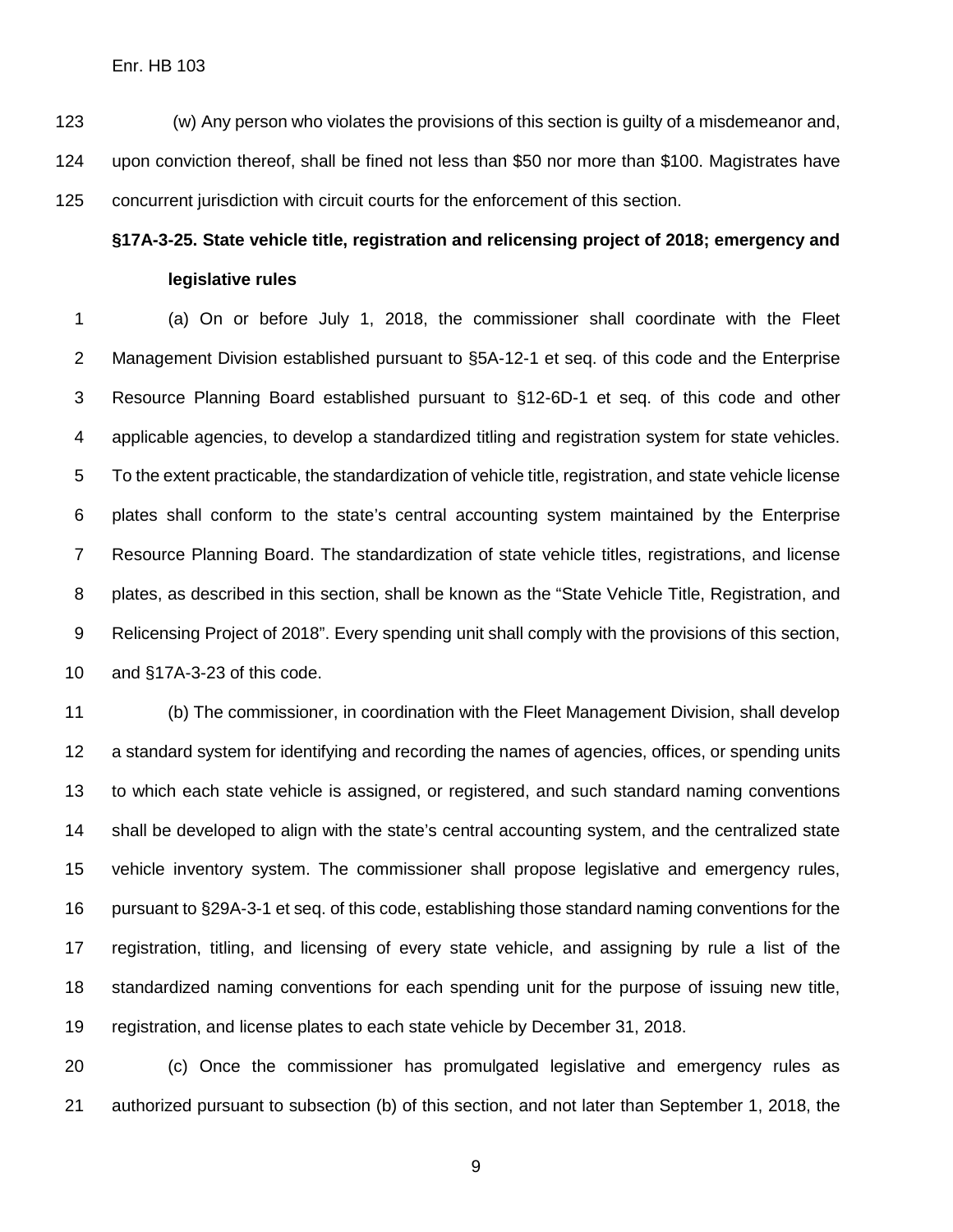division shall begin to issue the standardized title, registration, and state vehicle license plates for all state vehicles.

 (d) Any spending unit applying to license or relicense a state vehicle pursuant to this section shall include with the application an affirmative statement that the vehicle is a state asset recorded in the central accounting system as maintained by the Enterprise Resource Planning Board before the commissioner is required to issue any motor vehicle registration plates: Provided, That for leased vehicles, the spending unit shall affirm to the commissioner that the vehicle is leased and not required to be recorded in the state central accounting system.

 (e) The commissioner shall confirm that each vehicle for which an agency applies for a license, title, or registration is properly listed within the centralized accounting system as being a vehicle owned by a state agency before processing the application.

 (f) The commissioner is authorized, by legislative and emergency rule, to establish a procedure whereby the commissioner shall reject the application for a state vehicle title, registration and state vehicle license plate if that application does not conform to the standard naming convention requirements. The commissioner shall provide by rule for the reasonable remedy, correcting of errors, or to compel compliance with the standard naming conventions.

 (g) At midnight on December 31, 2018, all green state vehicle license plates with white lettering affixed to vehicles shall expire. The commissioner, in coordination with the Fleet Management Division, shall provide notice to each spending unit, and advertise as deemed appropriate, to inform the fleet coordinators, as defined in §5A-12-3 of this code, that such license plates expire and the procedure for being issued new titles, registrations, and license plates pursuant to this article. The head of each spending unit with state vehicles shall cooperate and comply with the requirements of the State Vehicle Title, Registration, and Relicensing Project of 2018, and the centralized accounting system.

 (h) Upon receipt of the new title, registration, and license plates, each spending unit shall enter the appropriate information into the state's central accounting system maintained by the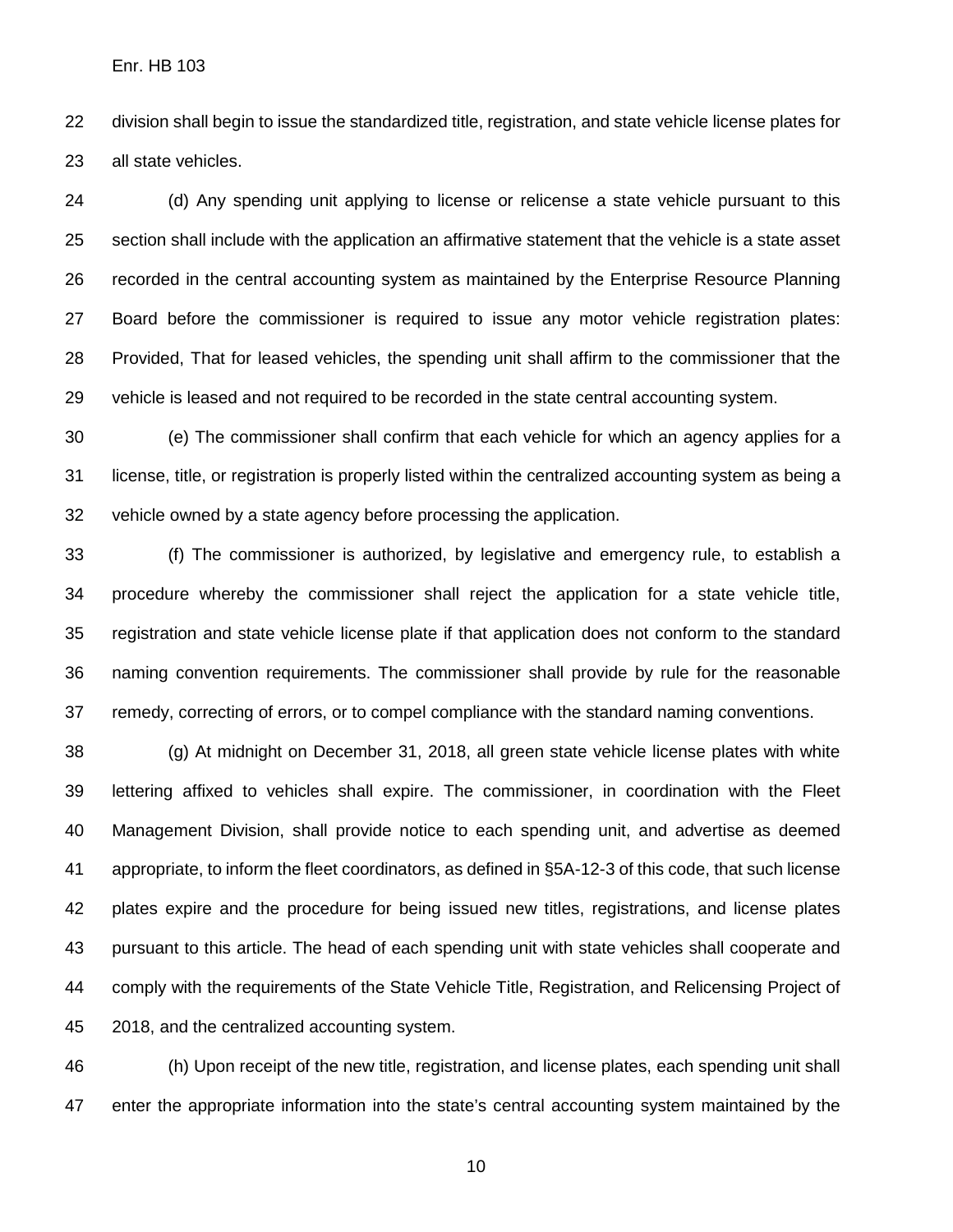- Enterprise Resource Planning Board, in such detail and specificity as required by the board, the
- Fleet Management Division established pursuant to §5A-12-1 et seq. of this code.

### **§17A-3-26. Enforcement; report.**

- Beginning January 1, 2019, any state vehicle in this state with a green state license plate
- with white lettering is in violation of this article.